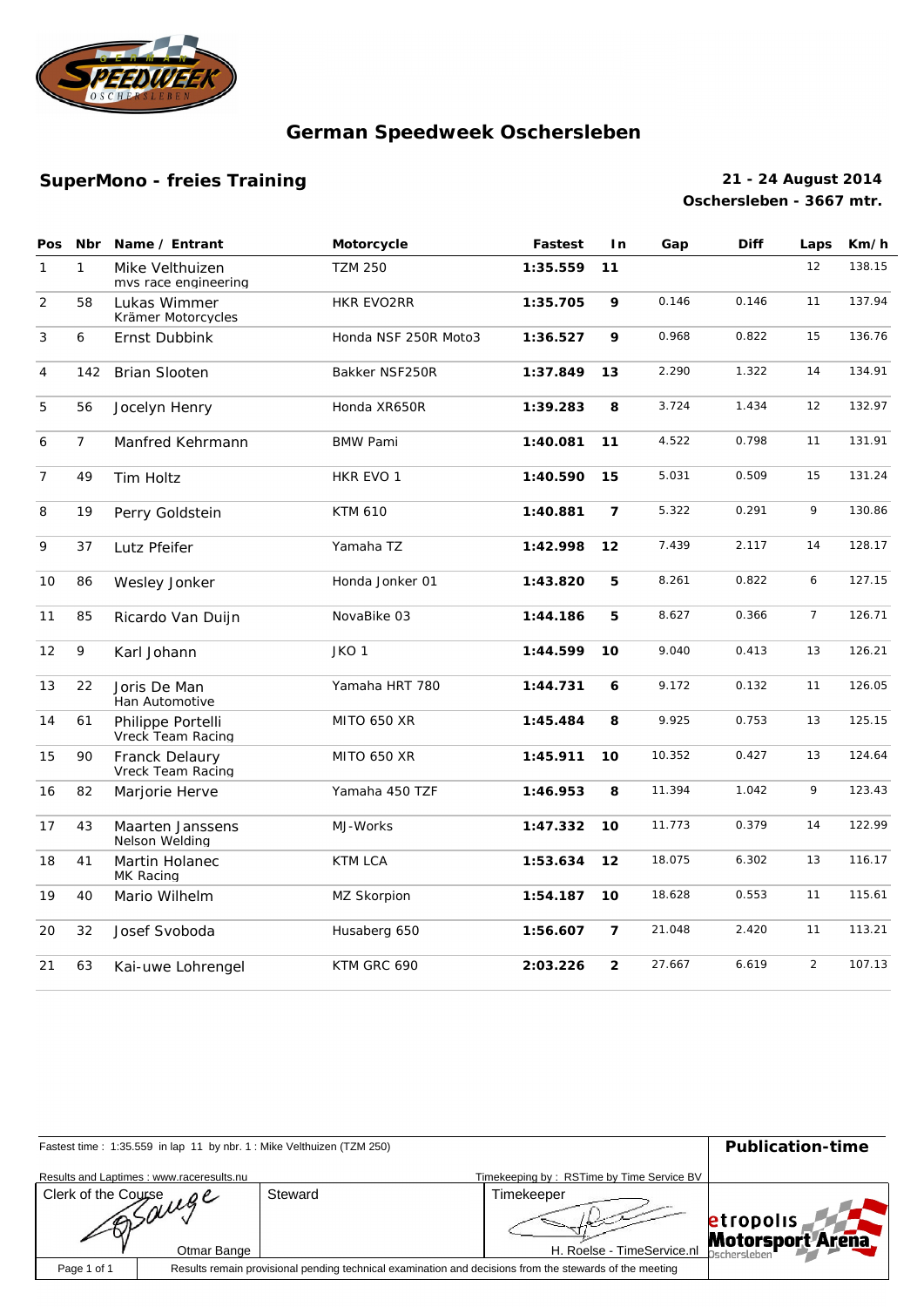

### **SuperMono - Qualifikation 1 21 - 24 August 2014**

# **Oschersleben - 3667 mtr.**

|                | Pos Nbr        | Name / Entrant                             | Motorcycle           | <b>Fastest</b> | I n                     | Gap    | <b>Diff</b> | Laps         | Km/h   |
|----------------|----------------|--------------------------------------------|----------------------|----------------|-------------------------|--------|-------------|--------------|--------|
| $\mathbf{1}$   | 45             | Jerry Van De Bunt<br>Team Raha             | Rotax 450            | 1:35.519       | 13                      |        |             | 15           | 138.20 |
| 2              | 6              | <b>Ernst Dubbink</b>                       | Honda NSF 250R Moto3 | 1:35.590       | 9                       | 0.071  | 0.071       | 15           | 138.10 |
| 3              | $\mathbf{1}$   | Mike Velthuizen<br>mys race engineering    | <b>TZM 250</b>       | 1:35.876       | 5                       | 0.357  | 0.286       | 14           | 137.69 |
| 4              | 56             | Jocelyn Henry                              | Honda XR650R         | 1:35.890       | 12                      | 0.371  | 0.014       | 13           | 137.67 |
| 5              | $\overline{7}$ | Manfred Kehrmann                           | <b>BMW Pami</b>      | 1:37.194       | 8                       | 1.675  | 1.304       | 10           | 135.82 |
| 6              | 142            | <b>Brian Slooten</b>                       | Bakker NSF250R       | 1:37.458       | 9                       | 1.939  | 0.264       | 15           | 135.46 |
| $\overline{7}$ | 49             | Tim Holtz                                  | HKR EVO 1            | 1:38.475       | 8                       | 2.956  | 1.017       | 15           | 134.06 |
| 8              | 13             | Frank Brüntrup<br>KTMTFAMWEST              | KTM Duke 690 Cup     | 1:39.149       | 6                       | 3.630  | 0.674       | 8            | 133.15 |
| 9              | 19             | Perry Goldstein                            | KTM 610              | 1:40.795       | 4                       | 5.276  | 1.646       | 8            | 130.97 |
| 10             | 86             | Wesley Jonker                              | Honda Jonker 01      | 1:40.965       | 13                      | 5.446  | 0.170       | 13           | 130.75 |
| 11             | 18             | Libor Kamenicky<br><b>HLM Racing Team</b>  | Mali Ahra            | 1:42.222       | 13                      | 6.703  | 1.257       | 14           | 129.14 |
| 12             | 33             | Niels Gerritsen                            | KTM RSC 690          | 1:42.235       | 9                       | 6.716  | 0.013       | 10           | 129.13 |
| 13             | 9              | Karl Johann                                | JKO <sub>1</sub>     | 1:42.759       | $\overline{\mathbf{z}}$ | 7.240  | 0.524       | 10           | 128.47 |
| 14             | 22             | Joris De Man<br>Han Automotive             | Yamaha HRT 780       | 1:43.377       | 4                       | 7.858  | 0.618       | 11           | 127.70 |
| 15             | 37             | Lutz Pfeifer                               | Yamaha TZ            | 1:43.881       | 11                      | 8.362  | 0.504       | 14           | 127.08 |
| 16             | 99             | Michel Campen<br>Promoworld nl / Senseflex | Yamaha Bakker 760    | 1:43.991       | 6                       | 8.472  | 0.110       | 10           | 126.95 |
| 17             | 61             | Philippe Portelli<br>Vreck Team Racing     | MITO 650 XR          | 1:44.376       | 6                       | 8.857  | 0.385       | 13           | 126.48 |
| 18             | 34             | Emiliano Lazzarini                         | Husqvarna Rapp Husky | 1:45.281       | 6                       | 9.762  | 0.905       | 8            | 125.39 |
| 19             | 90             | Franck Delaury<br>Vreck Team Racing        | MITO 650 XR          | 1:45.755       | 12                      | 10.236 | 0.474       | 13           | 124.83 |
| 20             | 40             | Mario Wilhelm                              | MZ Skorpion          | 1:46.808       | 11                      | 11.289 | 1.053       | 11           | 123.60 |
| 21             | 43             | Maarten Janssens<br>Nelson Weldina         | MJ-Works             | 1:46.854       | 8                       | 11.335 | 0.046       | 10           | 123.54 |
| 22             | 41             | Martin Holanec<br>MK Racing                | <b>KTM LCA</b>       | 1:50.738       | 13                      | 15.219 | 3.884       | 14           | 119.21 |
| 23             | 32             | Josef Svoboda                              | Husaberg 650         | 1:52.292       | 13                      | 16.773 | 1.554       | 13           | 117.56 |
| 24             | 63             | Kai-Uwe Lohrengel                          | KTM GRC 690          | 1:55.303       | 11                      | 19.784 | 3.011       | 12           | 114.49 |
| 25             | 58             | Lukas Wimmer<br>Krämer Motorcycles         | HKR EVO2RR           |                | $\mathbf O$             |        |             | $\mathbf{1}$ | 0.00   |
| 26             | 85             | Ricardo Van Duijn                          | NovaBike 03          |                | O                       |        |             | $\mathbf{1}$ | 0.00   |
| 27             | 82             | Marjorie Herve                             | Yamaha 450 TZF       |                | O                       |        |             | $\mathsf O$  |        |

|                                                                                                                        | Fastest time: 1:35.519 in lap 13 by nbr. 45 : Jerry Van De Bunt (Rotax 450) |  |                                           |                                |  |  |  |
|------------------------------------------------------------------------------------------------------------------------|-----------------------------------------------------------------------------|--|-------------------------------------------|--------------------------------|--|--|--|
|                                                                                                                        | Results and Laptimes: www.raceresults.nu                                    |  | Timekeeping by: RSTime by Time Service BV |                                |  |  |  |
| Clerk of the Course<br>Steward                                                                                         |                                                                             |  | Timekeeper                                |                                |  |  |  |
|                                                                                                                        |                                                                             |  |                                           |                                |  |  |  |
|                                                                                                                        | Otmar Bange                                                                 |  | H. Roelse - TimeService.nl                | et ropolis<br>Motorsport Arena |  |  |  |
| Results remain provisional pending technical examination and decisions from the stewards of the meeting<br>Page 1 of 1 |                                                                             |  |                                           |                                |  |  |  |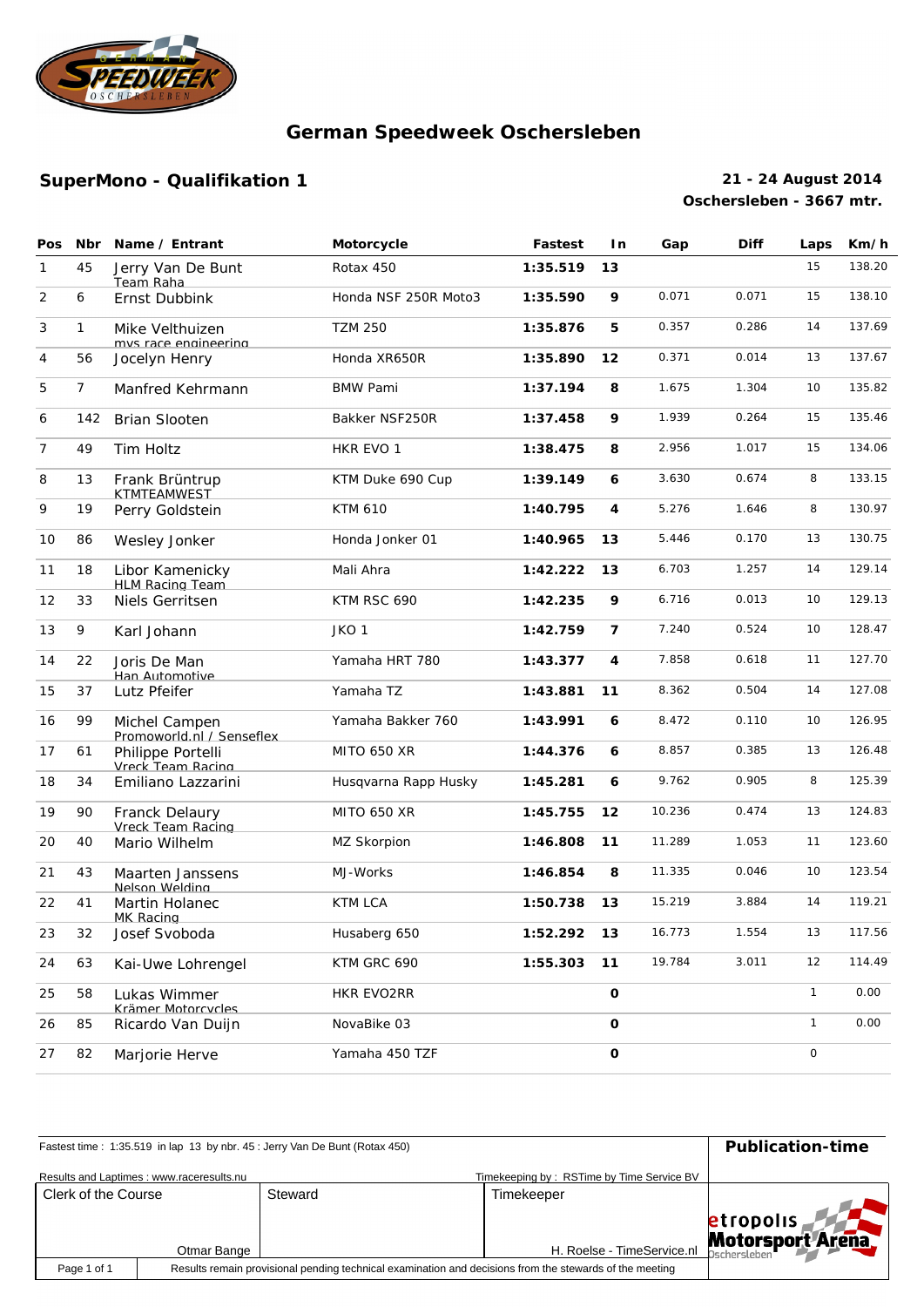



## **SuperMono - Qualifikation 2 21 - 24 August 2014**

## **Oschersleben - 3667 mtr.**

| Pos            | Nbr            | Name / Entrant                             | Motorcycle           | Fastest<br>In.<br>Gap |         | <b>Diff</b> | Laps  | Km/h           |        |
|----------------|----------------|--------------------------------------------|----------------------|-----------------------|---------|-------------|-------|----------------|--------|
| $\mathbf{1}$   | 6              | <b>Ernst Dubbink</b>                       | Honda NSF 250R Moto3 | 1:35.022              | 13      |             |       | 13             | 138.93 |
| 2              | $\mathbf{1}$   | Mike Velthuizen<br>mvs race engineering    | <b>TZM 250</b>       | 1:35.325              | 6       | 0.303       | 0.303 | 9              | 138.49 |
| 3              | 45             | Jerry Van De Bunt<br>Team Raha             | Rotax 450            | 1:35.413              | $12 \,$ | 0.391       | 0.088 | 12             | 138.36 |
| 4              | 56             | Jocelyn Henry                              | Honda XR650R         | 1:36.030              | 6       | 1.008       | 0.617 | 9              | 137.47 |
| 5              | 142            | <b>Brian Slooten</b>                       | Bakker NSF250R       | 1:37.422              | 9       | 2.400       | 1.392 | 15             | 135.51 |
| 6              | $\overline{7}$ | Manfred Kehrmann                           | <b>BMW Pami</b>      | 1:37.473              | 6       | 2.451       | 0.051 | 10             | 135.43 |
| $\overline{7}$ | 49             | Tim Holtz                                  | HKR EVO 1            | 1:38.650              | 8       | 3.628       | 1.177 | 10             | 133.82 |
| 8              | 85             | Ricardo Van Duijn                          | NovaBike 03          | 1:39.061              | 4       | 4.039       | 0.411 | $\overline{7}$ | 133.26 |
| 9              | 86             | Wesley Jonker                              | Honda Jonker 01      | 1:39.322              | 13      | 4.300       | 0.261 | 13             | 132.91 |
| 10             | 33             | Niels Gerritsen                            | KTM RSC 690          | 1:39.931              | 4       | 4.909       | 0.609 | $\overline{4}$ | 132.10 |
| 11             | 19             | Perry Goldstein                            | KTM 610              | 1:40.340              | 3       | 5.318       | 0.409 | 8              | 131.56 |
| 12             | 13             | Frank Brüntrup<br>KTMTEAMWEST              | KTM Duke 690 Cup     | 1:40.842              | 5       | 5.820       | 0.502 | 8              | 130.91 |
| 13             | 18             | Libor Kamenicky<br><b>HLM Racing Team</b>  | Mali Ahra            | 1:42.277              | 5       | 7.255       | 1.435 | 8              | 129.07 |
| 14             | 9              | Karl Johann                                | JKO <sub>1</sub>     | 1:42.438              | 5       | 7.416       | 0.161 | 9              | 128.87 |
| 15             | 34             | Emiliano Lazzarini                         | Husqvarna Rapp Husky | 1:42.853              | 5       | 7.831       | 0.415 | 9              | 128.35 |
| 16             | 22             | Joris De Man<br>Han Automotive             | Yamaha HRT 780       | 1:43.434              | 5       | 8.412       | 0.581 | 11             | 127.63 |
| 17             | 99             | Michel Campen<br>Promoworld.nl / Senseflex | Yamaha Bakker 760    | 1:43.877              | 4       | 8.855       | 0.443 | 9              | 127.08 |
| 18             | 61             | Philippe Portelli<br>Vreck Team Racing     | MITO 650 XR          | 1:44.125              | 6       | 9.103       | 0.248 | 12             | 126.78 |
| 19             | 37             | Lutz Pfeifer                               | Yamaha TZ            | 1:45.108              | 8       | 10.086      | 0.983 | 10             | 125.60 |
| 20             | 82             | Marjorie Herve                             | Yamaha 450 TZF       | 1:45.606              | 6       | 10.584      | 0.498 | 8              | 125.00 |
| 21             | 40             | Mario Wilhelm                              | MZ Skorpion          | 1:46.676              | 5       | 11.654      | 1.070 | 6              | 123.75 |
| 22             | 69             | Frank Schouren                             | Suzuki RGV-DR        | 1:49.110              | 6       | 14.088      | 2.434 | 11             | 120.99 |
| 23             | 90             | Franck Delaury<br>Vreck Team Racing        | MITO 650 XR          | 1:49.144              | 7       | 14.122      | 0.034 | 9              | 120.95 |
| 24             | 41             | Martin Holanec<br>MK Racing                | <b>KTM LCA</b>       | 1:50.520              | 11      | 15.498      | 1.376 | 12             | 119.45 |
| 25             | 32             | Josef Svoboda                              | Husaberg 650         | 1:54.945              | 7       | 19.923      | 4.425 | 9              | 114.85 |
| 26             | 63             | Kai-Uwe Lohrengel                          | KTM GRC 690          | 1:56.460              | 6       | 21.438      | 1.515 | 8              | 113.35 |
| 27             | 58             | Lukas Wimmer<br>Krämer Motorcycles         | HKR EVO2RR           |                       | O       |             |       | $\mathbf{1}$   | 0.00   |

|                     | Fastest time: 1:35.022 in lap 13 by nbr. 6 : Ernst Dubbink (Honda NSF 250R Moto3) |         |                                           |                                                          |  |  |
|---------------------|-----------------------------------------------------------------------------------|---------|-------------------------------------------|----------------------------------------------------------|--|--|
|                     | Results and Laptimes: www.raceresults.nu                                          |         | Timekeeping by: RSTime by Time Service BV |                                                          |  |  |
| Clerk of the Course |                                                                                   | Steward | Timekeeper                                |                                                          |  |  |
|                     |                                                                                   |         |                                           |                                                          |  |  |
|                     |                                                                                   |         |                                           | etropolis<br>H. Roelse - TimeService.nl Motorsport Arena |  |  |
|                     | Otmar Bange                                                                       |         |                                           |                                                          |  |  |
| Page 1 of 1         |                                                                                   |         |                                           |                                                          |  |  |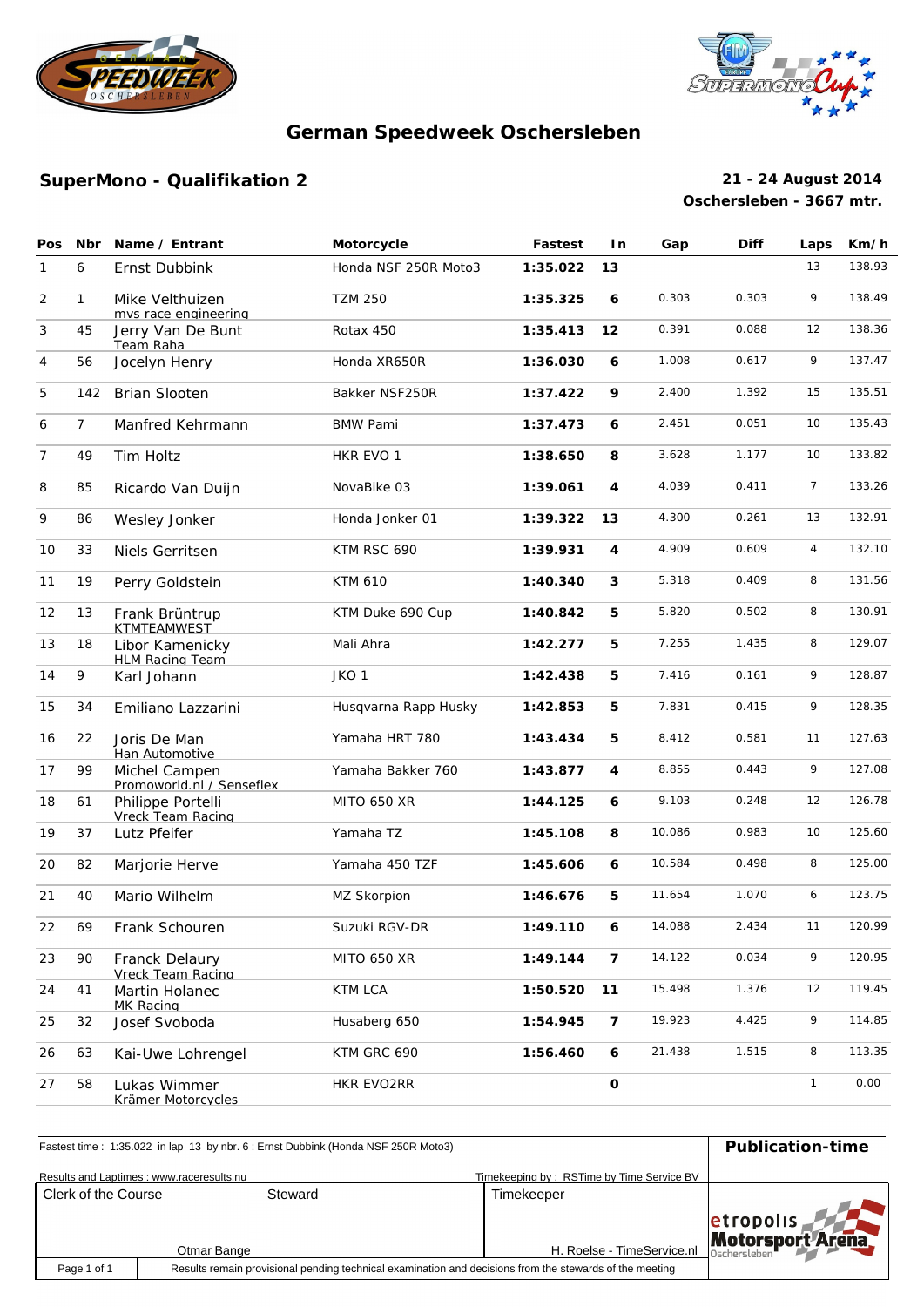



#### **Result of the combined Qualifications - SuperMono**

#### **21 - 24 August 2014 Oschersleben - 3667 mtr.**

|                | Pos Nbr        | Name / Entrant                             | Motorcycle                                         | Qual-1                      | Qual-2   | Fastest  | Gap    |
|----------------|----------------|--------------------------------------------|----------------------------------------------------|-----------------------------|----------|----------|--------|
| 1              | 6              | Ernst Dubbink                              | Honda NSF 250R Moto3                               | 1:35.590                    | 1:35.022 | 1:35.022 |        |
| 2              | $\mathbf{1}$   | Mike Velthuizen<br>mvs race engineering    | <b>TZM 250</b>                                     | 1:35.876                    | 1:35.325 | 1:35.325 | 0.303  |
| 3              | 45             | Jerry Van De Bunt<br>Team Raha             | Rotax 450                                          | 1:35.519                    | 1:35.413 | 1:35.413 | 0.391  |
| 4              | 56             | Jocelyn Henry                              | Honda XR650R                                       | 1:35.890                    | 1:36.030 | 1:35.890 | 0.868  |
| 5              | $\overline{7}$ | Manfred Kehrmann                           | <b>BMW Pami</b>                                    | 1:37.194                    | 1:37.473 | 1:37.194 | 2.172  |
| 6              | 142            | Brian Slooten                              | Bakker NSF250R                                     | 1:37.458                    | 1:37.422 | 1:37.422 | 2.400  |
| $\overline{7}$ | 49             | Tim Holtz                                  | HKR EVO 1                                          | 1:38.475                    | 1:38.650 | 1:38.475 | 3.453  |
| 8              | 85             | Ricardo Van Duijn                          | NovaBike 03                                        |                             | 1:39.061 | 1:39.061 | 4.039  |
| 9              | 13             | Frank Brüntrup<br>KTMTEAMWEST              | KTM Duke 690 Cup                                   | 1:39.149                    | 1:40.842 | 1:39.149 | 4.127  |
| 10             | 86             | Wesley Jonker                              | Honda Jonker 01                                    | 1:40.965                    | 1:39.322 | 1:39.322 | 4.300  |
| 11             | 33             | Niels Gerritsen                            | KTM RSC 690                                        | 1:42.235                    | 1:39.931 | 1:39.931 | 4.909  |
| 12             | 19             | Perry Goldstein                            | KTM 610                                            | 1:40.795                    | 1:40.340 | 1:40.340 | 5.318  |
| 13             | 18             | Libor Kamenicky<br><b>HLM Racing Team</b>  | Mali Ahra                                          | 1:42.222                    | 1:42.277 | 1:42.222 | 7.200  |
| 14             | 9              | Karl Johann                                | JKO <sub>1</sub>                                   | 1:42.759                    | 1:42.438 | 1:42.438 | 7.416  |
| 15             | 34             | Emiliano Lazzarini                         | Husqvarna Rapp Husky                               | 1:45.281                    | 1:42.853 | 1:42.853 | 7.831  |
| 16             | 22             | Joris De Man<br>Han Automotive             | Yamaha HRT 780                                     | 1:43.377                    | 1:43.434 | 1:43.377 | 8.355  |
| 17             | 99             | Michel Campen<br>Promoworld.nl / Senseflex | Yamaha Bakker 760                                  | 1:43.991                    | 1:43.877 | 1:43.877 | 8.855  |
| 18             | 37             | Lutz Pfeifer                               | Yamaha TZ                                          | 1:43.881                    | 1:45.108 | 1:43.881 | 8.859  |
| 19             | 61             | Philippe Portelli<br>Vreck Team Racing     | MITO 650 XR                                        | 1:44.376                    | 1:44.125 | 1:44.125 | 9.103  |
| 20             | 82             | Marjorie Herve                             | Yamaha 450 TZF                                     |                             | 1:45.606 | 1:45.606 | 10.584 |
| 21             | 90             | Franck Delaury<br>Vreck Team Racing        | MITO 650 XR                                        | 1:45.755                    | 1:49.144 | 1:45.755 | 10.733 |
| 22             | 40             | Mario Wilhelm                              | MZ Skorpion                                        | 1:46.808                    | 1:46.676 | 1:46.676 | 11.654 |
| 23             | 43             | Maarten Janssens<br>Nelson Welding         | MJ-Works                                           | 1:46.854                    |          | 1:46.854 | 11.832 |
| 24             | 69             | Frank Schouren                             | Suzuki RGV-DR                                      |                             | 1:49.110 | 1:49.110 | 14.088 |
|                |                | NOT QUALIFIED IN CLASS SM                  | QUALIFICATION MAXIMA (115% of 1:35.022) = 1:49.275 | MINIMAL LAPS TO QUALIFY = 1 |          |          |        |
| DNQ 41         |                | Martin Holanec<br>MK Racing                | <b>KTM LCA</b>                                     | 1:50.738                    | 1:50.520 | 1:50.520 |        |
| DNQ            | 32             | Josef Svoboda                              | Husaberg 650                                       | 1:52.292                    | 1:54.945 | 1:52.292 |        |
| DNQ            | 63             | Kai-Uwe Lohrengel                          | KTM GRC 690                                        | 1:55.303                    | 1:56.460 | 1:55.303 |        |
| DNQ            | 58             | Lukas Wimmer<br>Krämer Motorcycles         | HKR EVO2RR                                         |                             |          |          |        |

|                                               | Fastest time: 1:35.022 in lap 13 by nbr. 6 : Ernst Dubbink (Honda NSF 250R Moto3) |  |                                           |                                               |  |  |  |
|-----------------------------------------------|-----------------------------------------------------------------------------------|--|-------------------------------------------|-----------------------------------------------|--|--|--|
|                                               | Results and Laptimes: www.raceresults.nu                                          |  | Timekeeping by: RSTime by Time Service BV |                                               |  |  |  |
| Clerk of the Course<br>Steward<br>Otmar Bange |                                                                                   |  | Timekeeper<br>H. Roelse - TimeService.nl  | etropolis<br>Motorsport Arena<br>Oschersleben |  |  |  |
| Page 1 of 1                                   |                                                                                   |  |                                           |                                               |  |  |  |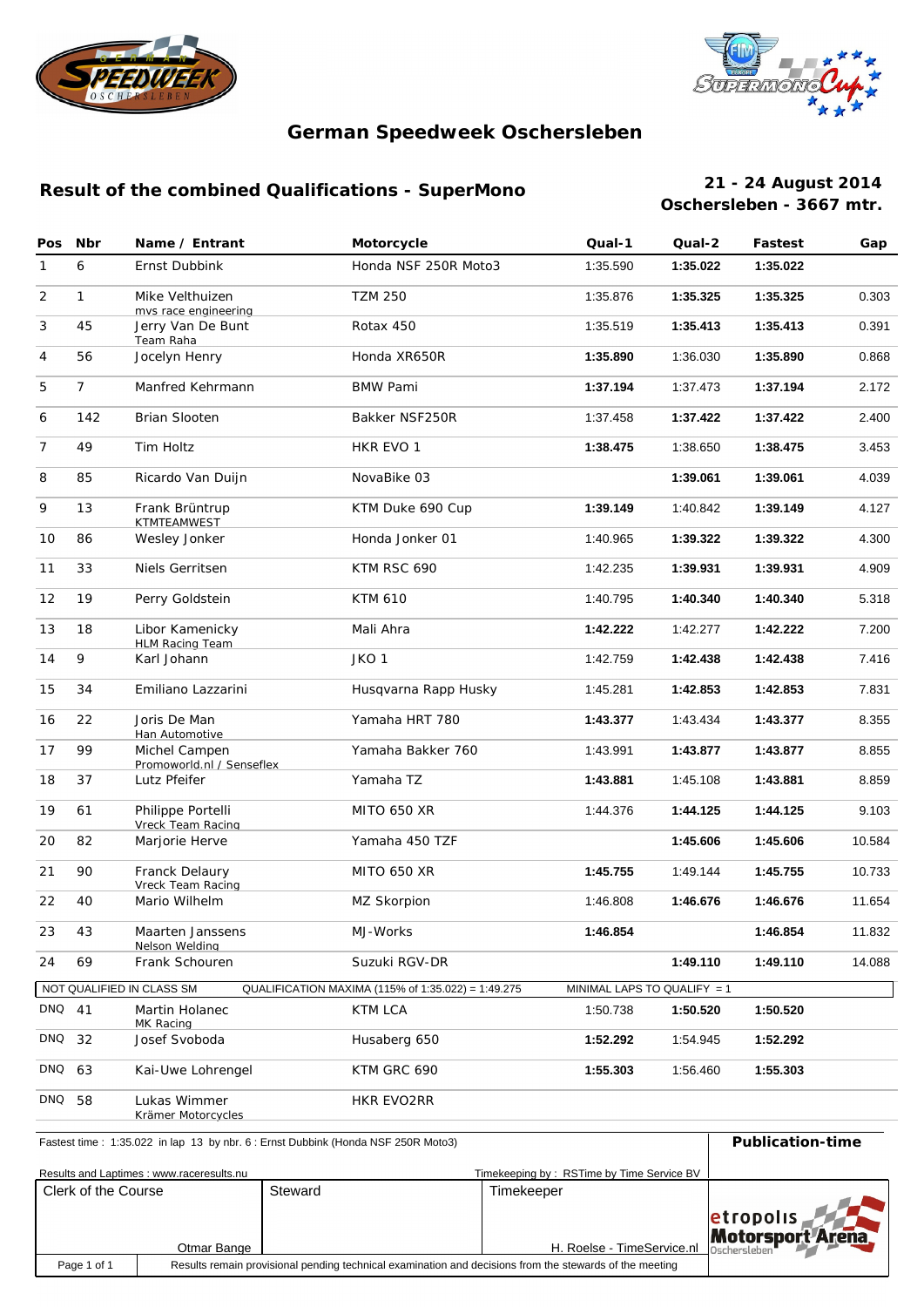



#### **SuperMono - Rennen 1**

#### **Oschersleben - 3667 mtr. 21 - 24 August 2014**

| Pos            | Nbr            | Name / Entrant                             | Motorcycle                                       | Gap                             | <b>Total time</b> | <b>Fastest</b> | In.            | Avg.<br><b>Speed</b> |
|----------------|----------------|--------------------------------------------|--------------------------------------------------|---------------------------------|-------------------|----------------|----------------|----------------------|
| $\mathbf{1}$   | 45             | Jerry Van De Bunt                          | Rotax 450                                        | -- 12 laps --                   | 19:20.238         | 1:35.668       | 9              | 136.53               |
| $\overline{2}$ | $\mathbf{1}$   | Team Raha<br>Mike Velthuizen               | <b>TZM250</b>                                    | 3.761                           | 19:23.999         | 1:35.811       | 4              | 136.09               |
| 3              | 6              | mvs race engineering<br>Ernst Dubbink      | Honda NSF 250R Moto3                             | 4.329                           | 19:24.567         | 1:35.679       | 7              | 136.02               |
| 4              | $\overline{7}$ | Manfred Kehrmann                           | <b>BMW Pami</b>                                  | 17.467                          | 19:37.705         | 1:36.860       | $\overline{4}$ | 134.51               |
| 5              | 142            | <b>Brian Slooten</b>                       | Bakker NSF250R                                   | 31.617                          | 19:51.855         | 1:37.588       | 6              | 132.91               |
| 6              | 49             | Tim Holtz                                  | HKR EVO 1                                        | 40.658<br>20:00.896             |                   | 1:38.819       | $\overline{7}$ | 131.91               |
| 7              | 19             | Perry Goldstein                            | KTM 610                                          | 42.633<br>20:02.871<br>1:38.763 |                   |                | 12             | 131.69               |
| 8              | 85             | Ricardo Van Duijn                          | NovaBike 03                                      | 42.765<br>20:03.003<br>1:37.662 |                   |                | 12             | 131.68               |
| 9              | 33             | Niels Gerritsen                            | KTM RSC 690<br>1:10.652<br>20:30.890<br>1:40.689 |                                 | 3                 | 128.69         |                |                      |
| 10             | 13             | Frank Brüntrup<br>KTMTFAMWFST              | KTM Duke 690 Cup<br>1:11.299<br>20:31.537        |                                 | 1: 41.346         | 3              | 128.63         |                      |
| 11             | 86             | Wesley Jonker                              | Honda Jonker 01                                  |                                 | 20:31.786         | 1:39.354       | 9              | 128.60               |
| 12             | 99             | Michel Campen<br>Promoworld.nl / Senseflex | Yamaha Bakker 760                                | 1:20.393                        | 20:40.631         | 1:41.111       | 12             | 127.68               |
| 13             | 9              | Karl Johann                                | JKO <sub>1</sub>                                 | 1:20.596                        | 20:40.834         | 1:41.203       | 10             | 127.66               |
| 14             | 34             | Emiliano Lazzarini                         | Husgvarna Rapp Husky                             | 1:41.376                        | 21:01.614         | 1:43.119       | 6              | 125.56               |
| 15             | 61             | Philippe Portelli<br>Vreck Team Racing     | <b>MITO 650 XR</b>                               | 1:42.718                        | 21:02.956         | 1:43.834       | 12             | 125.43               |
| 16             | 90             | Franck Delaury<br>Vreck Team Racing        | MITO 650 XR                                      | -- 11 laps --                   | 19:37.083         | 1:45.549       | 9              | 123.36               |
| 17             | 40             | Mario Wilhelm                              | MZ Skorpion                                      | 0.309                           | 19:37.392         | 1:44.626       | 7              | 123.33               |
| 18             | 69             | Frank Schouren                             | Suzuki RGV-DR                                    | 9.202                           | 19:46.285         | 1:45.890       | 8              | 122.41               |
| 19             | 41             | Martin Holanec<br>MK Racing                | <b>KTM LCA</b>                                   | 1:11.403                        | 20:48.486         | 1:50.956       | 8              | 116.31               |
| 20             | 18             | Libor Kamenicky<br><b>HLM Racing Team</b>  | Mali Ahra                                        | $-10$ laps $-$                  | 19:35.271         | 1:43.127       | 8              | 112.32               |
| 21             | 63             | Kai-Uwe Lohrengel                          | KTM GRC 690                                      | 4.111                           | 19:39.382         | 1:54.648       | 4              | 111.93               |
|                |                | NOT CLASSIFIED IN CLASS SM                 | Classification Limit (75% of 12 laps) = $9$ laps |                                 |                   |                |                |                      |
| DNF            | 82             | Marjorie Herve                             | Yamaha 450 TZF                                   | 9 laps                          | 16:03.502         | 1:44.590       | 9              | 123.31               |
| DNF            | 58             | Lukas Wimmer<br>Krämer Motorcycles         | HKR EVO2RR                                       | 7 laps                          | 12:39.986         | 1:39.566       | 3              | 121.59               |
| DNF            | 56             | Jocelyn Henry                              | Honda XR650R                                     | 6 laps                          | 10:03.065         | 1:35.487       | 5              | 131.34               |
| DNF            | 22             | Joris De Man<br>Han Automotive             | Yamaha HRT 780                                   | O laps                          |                   |                | 0              |                      |
| DNF            | 37             | Lutz Pfeifer                               | Yamaha TZ                                        | O laps                          |                   |                | $\mathsf{O}$   |                      |
| DNF            | 32             | Josef Svoboda                              | Husaberg 650                                     | O laps                          |                   |                | $\mathsf O$    |                      |

Riders with a G in their number are guest-riders. They will not get any points for the championship

| Fastest time: 1:35.487 in lap 5 by nbr. 56 : Jocelyn Henry (Honda XR650R)                                              | <b>Publication-time</b> |         |  |                                           |                                               |
|------------------------------------------------------------------------------------------------------------------------|-------------------------|---------|--|-------------------------------------------|-----------------------------------------------|
| Results and Laptimes: www.raceresults.nu                                                                               |                         |         |  | Timekeeping by: RSTime by Time Service BV |                                               |
| Clerk of the Course                                                                                                    | Otmar Bange             | Steward |  | Timekeeper<br>H. Roelse - TimeService.nl  | etropolis<br>Motorsport Arena<br>Oschersleben |
| Results remain provisional pending technical examination and decisions from the stewards of the meeting<br>Page 1 of 1 |                         |         |  |                                           |                                               |